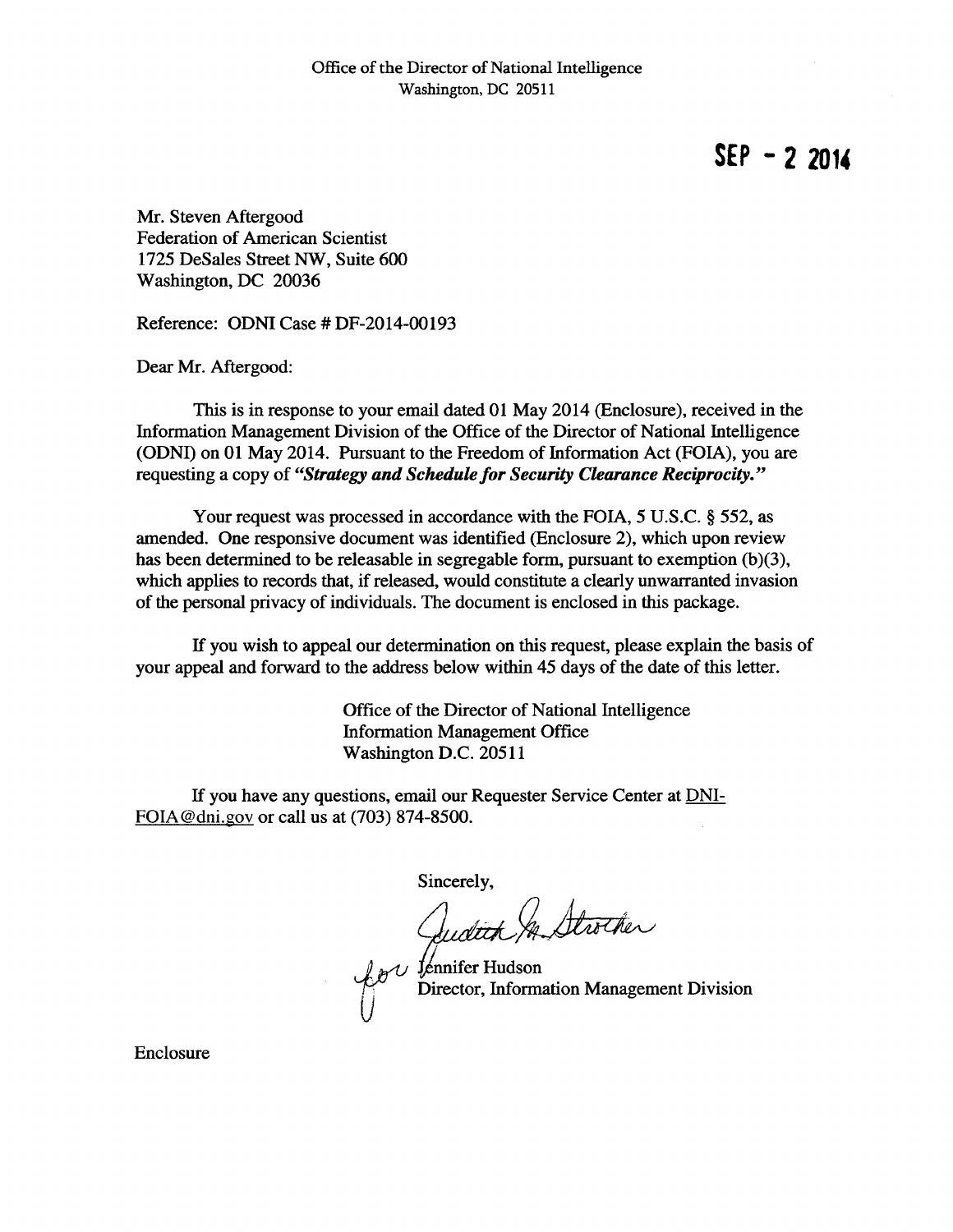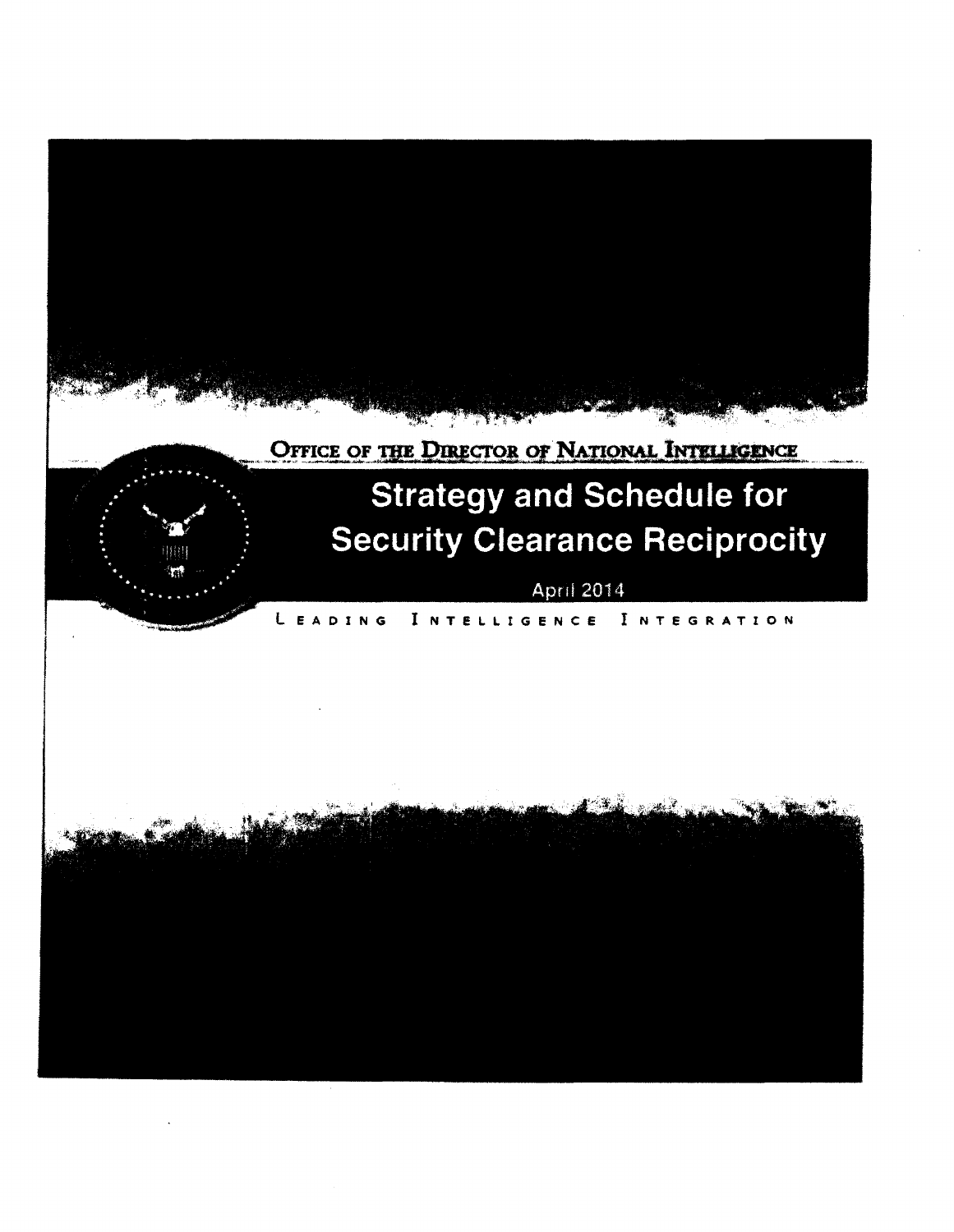# **EXECUTIVE SUMMARY**

The Office of the Director of National Intelligence (ODNI) is pleased to present the Strategy and Schedule for *Security* Clearance Reciprocity in response to Section 306 of the Intelligence Authorization Act (IAA) for Fiscal Year 2013.<sup>1</sup> This report establishes a framework for improving security clearance reciprocity across govemment to meet the requirements established in Section 3001(d) of the Intelligence Reform and Terrorism Prevention Act of 2004<sup>2</sup> (IRTPA).

The IAA requires a strategy and a schedule to implement the security dearance reciprocity provisions of the IRTPA. Security clearance reciprocity seeks to eliminate unnecessary background investigatiOns and adjudications if a current investigation or adjudication exists at the same level.<sup>3</sup> Reciprocity is the acceptance by one agency of an existing, sufficient background investigation or eligibility determination conducted previously by another authorized agency.

In his role as the Security Executive Agent, the Director of National Intelligence (DNI) directed the Office of the National Counterintelligence Executive (ONCIX} to consolidate existing reciprocity guidance based on Presidential and statutory guidance Into a comprehensive national-level reciprocity policy to further promote redprocity and improve mobility of cleared Individuals.

Below is a description of the sections included in this report:

- Proceaa to Achieve Reciprocity Outlines the Security Executive Agent's strategy for accomplishing reciprocity to the fullest extent across the Executive Branch.
- Schedule to Ensure Reciprocity Provides milestones by initiatives necessary to achieve consistent application of reciprocity process across the govemment.
- Reciprocity Authorttlea and Permitted Exceptions Provides an overview of reciprocity related authorities and guidance issued pursuant to the reciprocity requirements directed by IRTPA.
- Attachment Reciprocity Memoranda Provides detailed guidance to agencies on reciprocity processes and permitted exceptions.

Executive Order 18467 and Reciprocal Recognition of Existing Personnel *&lcurity*  Clearances, ODNI Memorandum, October 1, 2008

Reciprocal Recognition of Existing Personnel Security Clearances and attached Definitions Relating to Exceptions, OMB Memorandum, November 14,2007

Reciprocal Recognition of Existing Personnel Security Clearances (defines types of exceptions); and its attached Checklist of Permitted Exceptions to Reciprocity, OMB Memorandum, July 17,2006

<sup>&</sup>lt;sup>1</sup> Public.Law. No. 112-277, Intelligence Authorization Act for Fiscal Year 2013, 14 Jan 2013, Section 306, Strategy for Security Clearance Reciprocity.

<sup>&</sup>lt;sup>2</sup> Public. Law. No. 108-458, Intelligence Reform and Terrorism Prevention Action of 2004, 17 Dec 2004, Section 3001(d), Reciprocity of Security Clearance and Access Determinations.

<sup>)</sup> The term "security clearance• In this report applies to individuals who have actual access to classified information and those who have been approved for access, but either have not yet had a need to work with classified information, or no longer require access in the performance of their job duties, but continue to occupy sensitive national security positions.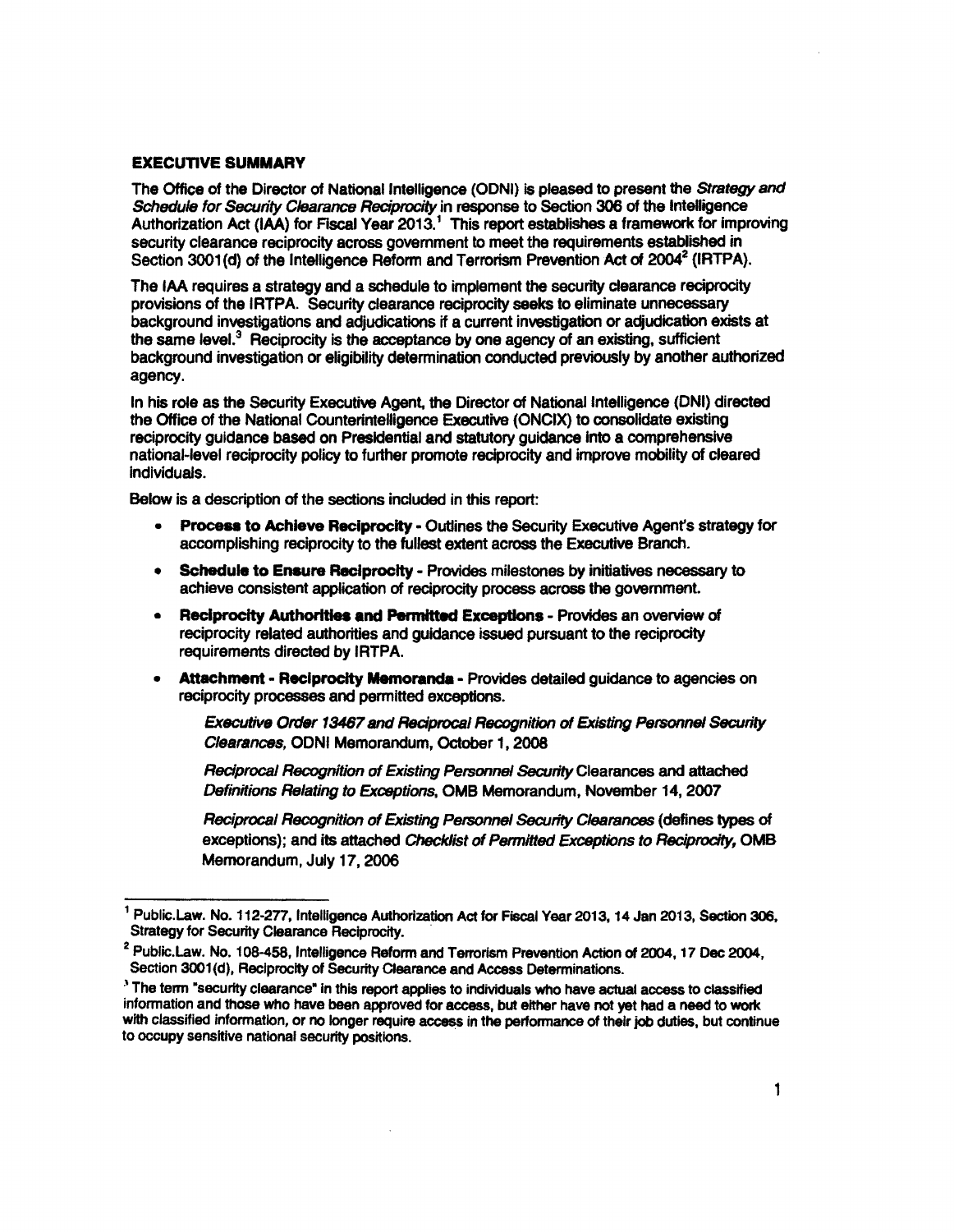### **INTRODUCTION**

The executive branch has long recognized the importance of continuously improving the processes by which we determine eligibility for access to classified national security information and eligibility to occupy a national security position. In 1995, Executive Order (EO) 12968<sup>4</sup> established executive branch requirements for reciprocal acceptance of access eligibility determinations between agencies and provided guidance about the conditions under which reciprocity applies. Congress strengthened reciprocity through the Intelligence Reform and Terrorism Prevention Act of 2004 (IRTPA), which statutorily mandated that "all security clearance background investigations and determinations completed by an authorized Investigative agency or authorized adjudicative agency shall be transferable and accepted by all other agencies when a current investigation or adjudication of equal level exists to meet equivalent or less investigative or adjudicative requirements."

The Suitability and Security Clearance Reform Effort (described in the Strategic Framework submitted to Congress in February 2010) sought to improve the timeliness, efficiency, and quality of the United States Government's personnel security and suitability determinations process. EO 13467<sup>5</sup> created the Performance Accountability Council, and designated the Director of National Intelligence (DNI) as the Security Executive Agent (SecEA), and the Director of the Office of Personnel Management (OPM) as the SUitability Executive Agent. The SecEA Is responsible for ensuring reciprocal recognition of eligibility for access to classified information and is the final authority to resolve disputes among agencies involving the reciprocity of investigations and determinations of eligibility for access to classified information or eligibility to hold a sensitive position. As the Suitability Executive Agent, the Director of OPM is responsible for ensuring reciprocity consistent with EO 13488, entitled Reciprocity for Prior Fitness or Suitability Determinations.

This Strategy and *Schedule* for Security Clearance Reciprocity (•Reciprocity Strategy-) responds to Section 306 of the Intelligence Authorization Act (IAA) for FY 2013, which directs the President to develop a strategy and a schedule to carry out the requirements of Section 3001 (d) of the IRTPA to include:

- (1) A process for accomplishing the reciprocity required under such section for a security clearance issued by a department or agency of the Federal Government, including reciprocity for security clearances that are issued to both persons who are and who are not employees of the Federal Government; and
- (2) A description of the specific circumstances under which a department or agency of the Federal Government may not recognize a security clearance issued by another department or agency of the Federal Government.

This Reciprocity Strategy addresses the above requirements while outlining current initiatives that respond to findings from the December 2012 Office of the Inspector General of the Intelligence Community (IC IG) audit of IC security clearance reciprocity.

### **CURRENT POLICIES**

In addition to EO 12968, the policies listed below were issued to ensure reciprocity of security clearance and access determinations as required by Section 3001(d) of IRTPA:

<sup>4</sup>EO 12968, Access to Classified Information, August 2, 1995 (as amended).

<sup>&</sup>lt;sup>5</sup> EO 13467, Reforming Processes Related to Suitability for Government *Employment, Fitness for* Contractor Employees, and Eligibility for Access to Classified National Security Information, 2008.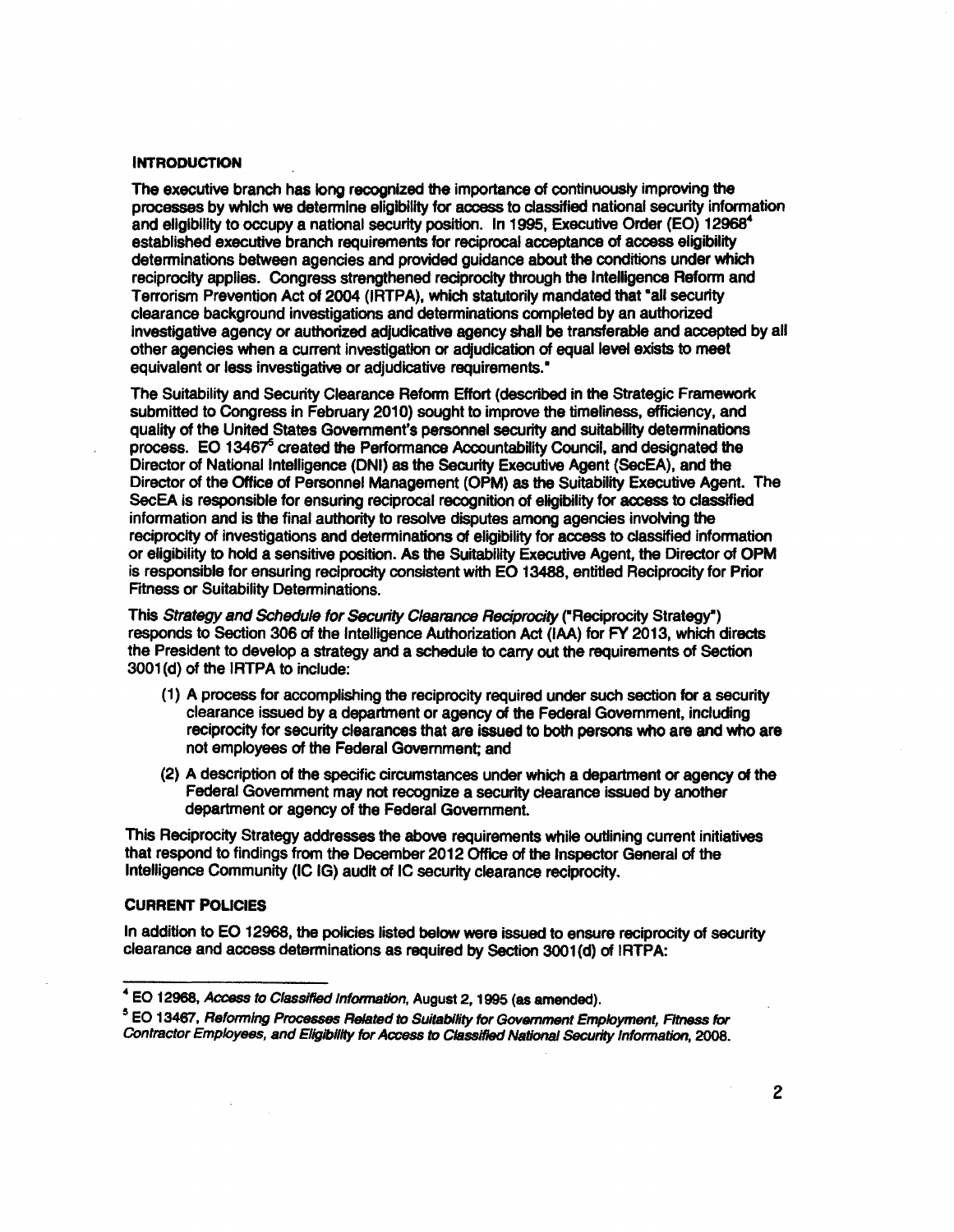- a. EO 13467, Refonning Processes Relating to Suitability for Government Employment, *Fitness* for Contractor Employees, and Eligibility for *Access to*  Classified National Security Information, June 30, 2008
- b. OMB memoranda<sup>6</sup> dated December 12, 2005, July 17, 2006, and November 14, 2007, subject: Reciprocal Recognition of Existing Personnel Security Clearances ·
- c. Intelligence Community Policy Guidance 704.4, Reciprocity of Personnel Security Clearance and *Access* Determinations, October 2, 2008
- d. Intelligence Community Directive 709, Reciprocity for Intelligence Community Employee Mobility, June 10, 2009
- e. Federal Investigative Standards, 1997 as *amended.'*

Federal agencies are required *to* accept current and equivalent security clearance background investigations and access determinations completed by an authorized investigative or adjudicative agency, with two exceptions reflected in the OMB memorandum dated November 14,2007:

- The gaining agency has substantial information that surfaced since the last background investigation (BI) which indicates that the individual does not or may not meet access eligibility standards or may no longer satisfy adjudicative requirements; or
- An agency used its discretion and granted or continued an existing security clearance despite a failure to meet adjudicative or investigative standards e.g. a waiver, deviation or condition<sup>8</sup>.

Under current policy If one of the permitted exceptions to reciprocity exists, Federal agencies may choose to reinvestigate or readjudicate the case prior to granting access.

### CHALLENGES

There are several challenges to ensuring security clearance reciprocity across the Federal Government. One significant challenge has been documenting the extent to which security clearance reciprocity already occurs across agencies. Agency databases were not designed to collect metrics concerning reciprocity timeliness and effectiveness and require revision. The national security clearance database repositories (ODNI's Scattered Castles, the Office of Personnel Management's Central Verification System, and the Department of Defense's Joint Personnel Adjudication System) require modifications to capture metrics to demonstrate that reciprocity is being honored. Such modifications would permit the capability to alert clearance sponsoring agencies of any potentially adverse information that should be considered during agency adjudication deliberations or hiring decisions.

Another challenge is improving communication between acquisition and security offices. Contracting Officers (COs) and Contracting Officer Technical Representatives (COTRs) are often disconnected from security processes. As an example, security may reciprocally accept a

<sup>&</sup>lt;sup>8</sup> Former DNI McConnell's memorandum of 1 October 2008 recognized and endorsed these three OMB memoranda as ONI policy statements and reasserted the positive steps and specific actions outlined by the OMB memoranda.

<sup>&</sup>lt;sup>7</sup> The Federal Investigative Standards, as revised in 2012, will be implemented pursuant to the Federal Investigative Standards Implementation Plan, April2014.

<sup>&</sup>lt;sup>8</sup> OMB Memorandum, 14 Nov. 2007 defines exceptions, to include conditions, waivers and deviations.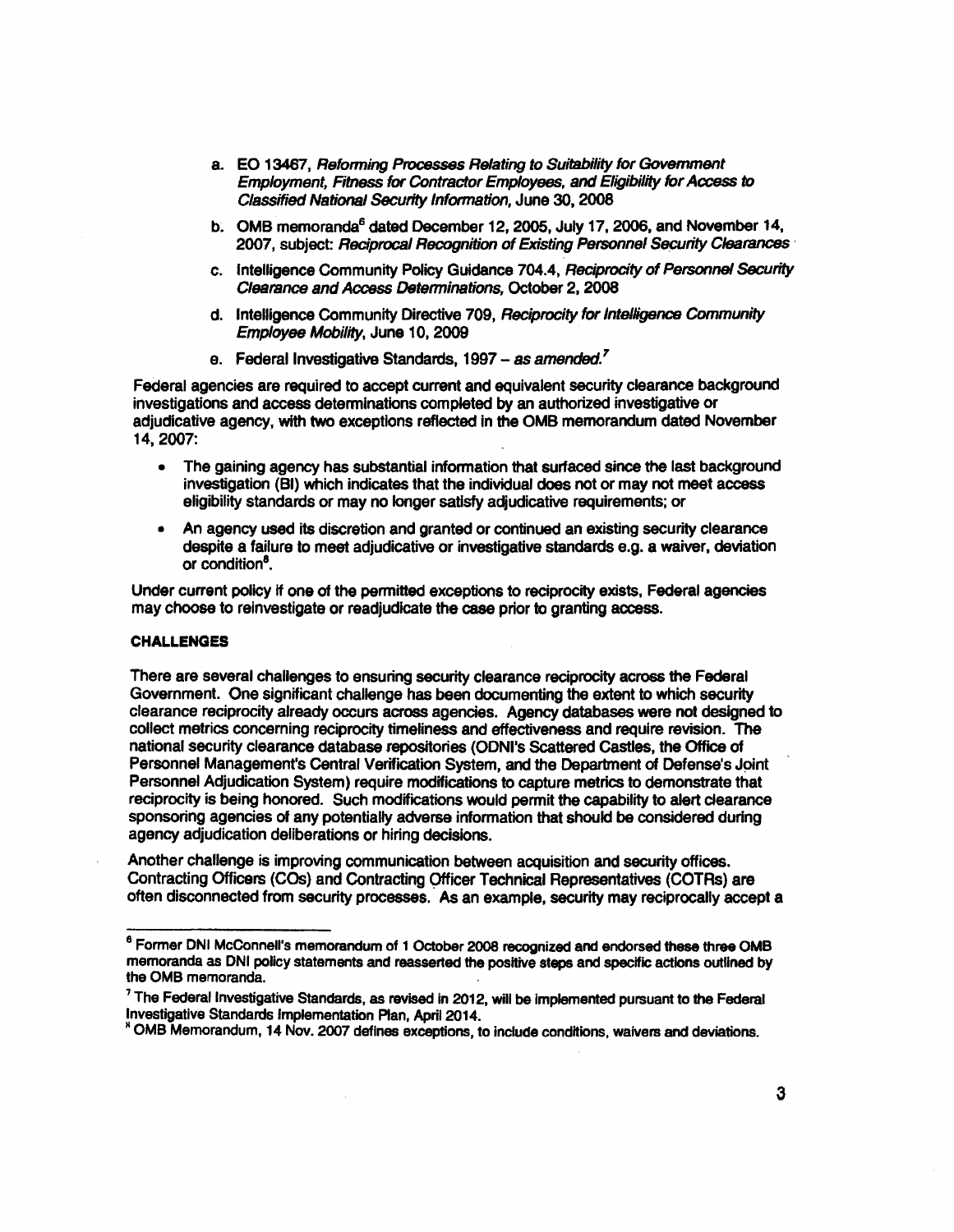security clearance; however, COs or COTRs may incorporate a requirement for submission of an SF-86 as part of their contract requirements which may be perceived by the individual as the initiation of a new investigation or security process. CO and COTR requests for additional information or steps could result in overlapping or conflicting requirements levied on contactors thereby prolonging the security clearance approval process.

In today's fiscal environment, agencies will be challenged to fund modifications to processes and systems, collect and report data, and undergo the strict oversight and compliance required to implement new reciprocity policy. Nonetheless, the ODNIIONCIX is committed to revitalizing efforts to define and measure reciprocity processes, publish policy, and owrsee agency compliance with requirements.

# **WAY AHEAD**

Because implementation has been inconsistent across the gowrnment, this strategy has been developed with renewed emphasis in order to standardize the conduct and measurement of security clearance reciprocity.

This emphasis on reciprocity will ensure that a common understanding of performance standards exists across executive branch agencies. Agencies will be provided timeliness standards, reporting requirements, and clarification about use of the SF-86 during reciprocal actions. Agencies will also be reminded of the circumstances when reciprocity is not required.

The ODNVONCIX will oversee executive branch agency processes and provide transparency into process development as well as feedback on data collection reporting. Best practices and information gained from lessons learned will be obtained and shared with agencies.

Other initiatives to improve reciprocity include research, policy, and outreach which are discussed below.

### *R..\_rch*

The ODNI/ONCIX is conducting a Reciprocity Research Study, launched in September 2013, to examine reciprocity across the executive branch. Information obtained during site visits will help establish a baseline for how reciprocity functions, identify best practices, and determine which internal organizations - other than Security - are involved in an agency's internal processes (e.g., Human Resource and Acquisition offices).

The Reciprocity Research Study will help in designing initial data collection to refine draft reciprocity metrics currently under dewlopment. Findings from the study will also inform the creation of a reciprocity policy that will include the conditions under which additional investigative or adjudicative actions may be taken as well as conditions in which reciprocity does not apply.

In addition, the ONCIX 2013 Mission Review includes several questions which collect reciprocity data points from 18 participating agencies to inform the establishment of reciprocity performance measures as well as to baseline the current state of reciprocity. For example, the following questions were included in the Mission Review Questionnaire:

- 1) "What additional checks or other activities (i.e., polygraph, medical screening, completion of SF 86) does your agency require prior to reciprocally accepting an individual's clearance from another organization?•
- 2) **"Describe your agency's approach to applying reciprocity to individuals with out-of-scope** investigations more than 7 years. Does this differ based on originating agency?•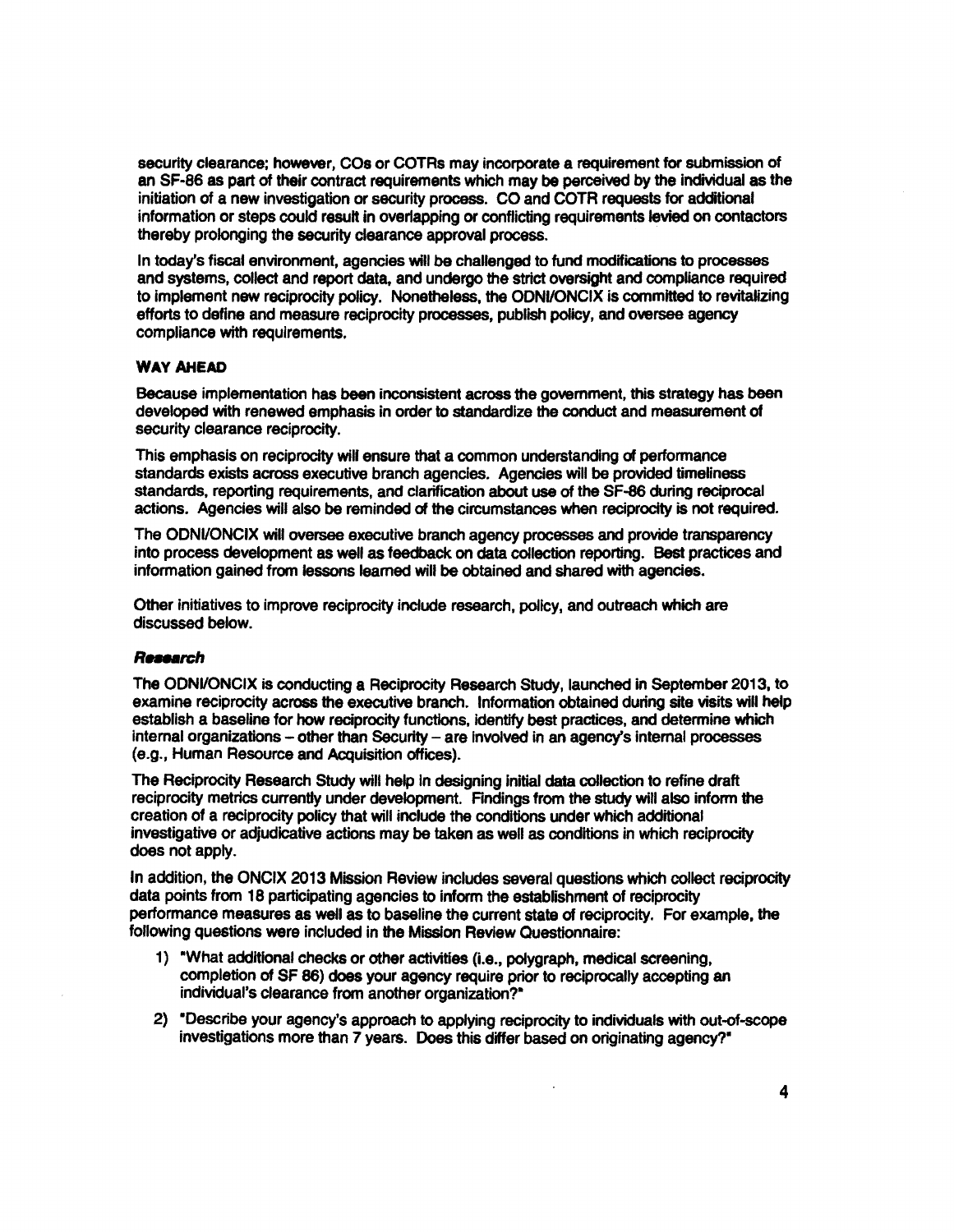# **Policy**

The findings from the research study and agency responses to the Mission Review Questionnaire will help inform the development of updated reciprocity policy. As appropriate, the policy will integrate guidance issued in previous documents and will specify timellnes, reporting requirements, and clear definitions. The policy will be developed collaboratively with executive branch partners, and it will ensure agency awareness of requirements for reciprocal recognition of eligibility for access to classified information as well as uniformity, centralization, efficiency, effectiveness, and timeliness of agency processes.

### **Outreach**

ODNIIONCIX will continue to enhance its oversight and assessments program to facilitate implementation of personnel security processes and identify "best practices" and challenges that impede reciprocity. The assessment activity will inciude executive branch-wide agency metrics collection to provide insight into reciprocity performance.

This Reciprocity Strategy will be communicated to IC and other executive branch partners, with emphasis on collaboration with security offices involved in day-to-day security clearance reciprocity actions to inform and educate participants. The Security Clearance Reciprocity website (http://www.ncix.gov/SEA/reciprocity.php) will continue to be updated with new developments to educate agency representatives, cleared individuals, or other interested parties. Transparency in the reciprocity process is intended to reduce misperceptions about reciprocity activities.

The website provides information to help organizations and individuals determine if an individual's current security clearance might be reciprocally accepted. It also provides a checklist of permitted exceptions to reciprocity as provided in the OMB memoranda from December 2005 and July 2007; a list of current federal reciprocity policies; and security and suitability definitions.

# **SCHEDULE**

Policy and guidance must be written, taking into account existing processes, decentralization of security clearance decision making, and agency-specific, mission-driven security processes. The schedule below takes into consideration the need to develop clear and consistent policies, definitions, metrics, and reporting, while obtaining, analyzing, and using information from decentralized agency-specific processes. The timelines will be monitored by the ODNVONCIX to ensure initiatives and actions remain on schedule.

| <b>Timeline</b>         | <b>Actions</b>                                                                                                                                                                                                                                                                                                                              |  |  |
|-------------------------|---------------------------------------------------------------------------------------------------------------------------------------------------------------------------------------------------------------------------------------------------------------------------------------------------------------------------------------------|--|--|
| FY 2014, First Quarter  | Research Team completes agency site visits for study (begun in FY<br>2013, fourth quarter)<br>Provide summary of FY 2013 agency assessments<br>Conduct initial data call on reciprocity<br>Create performance measures<br>Continue agency assessments<br>Analyze information obtained from site visits and mission review<br>questionnaires |  |  |
| FY 2014, Second Quarter | Prepare report documenting findings of the research study<br>۰                                                                                                                                                                                                                                                                              |  |  |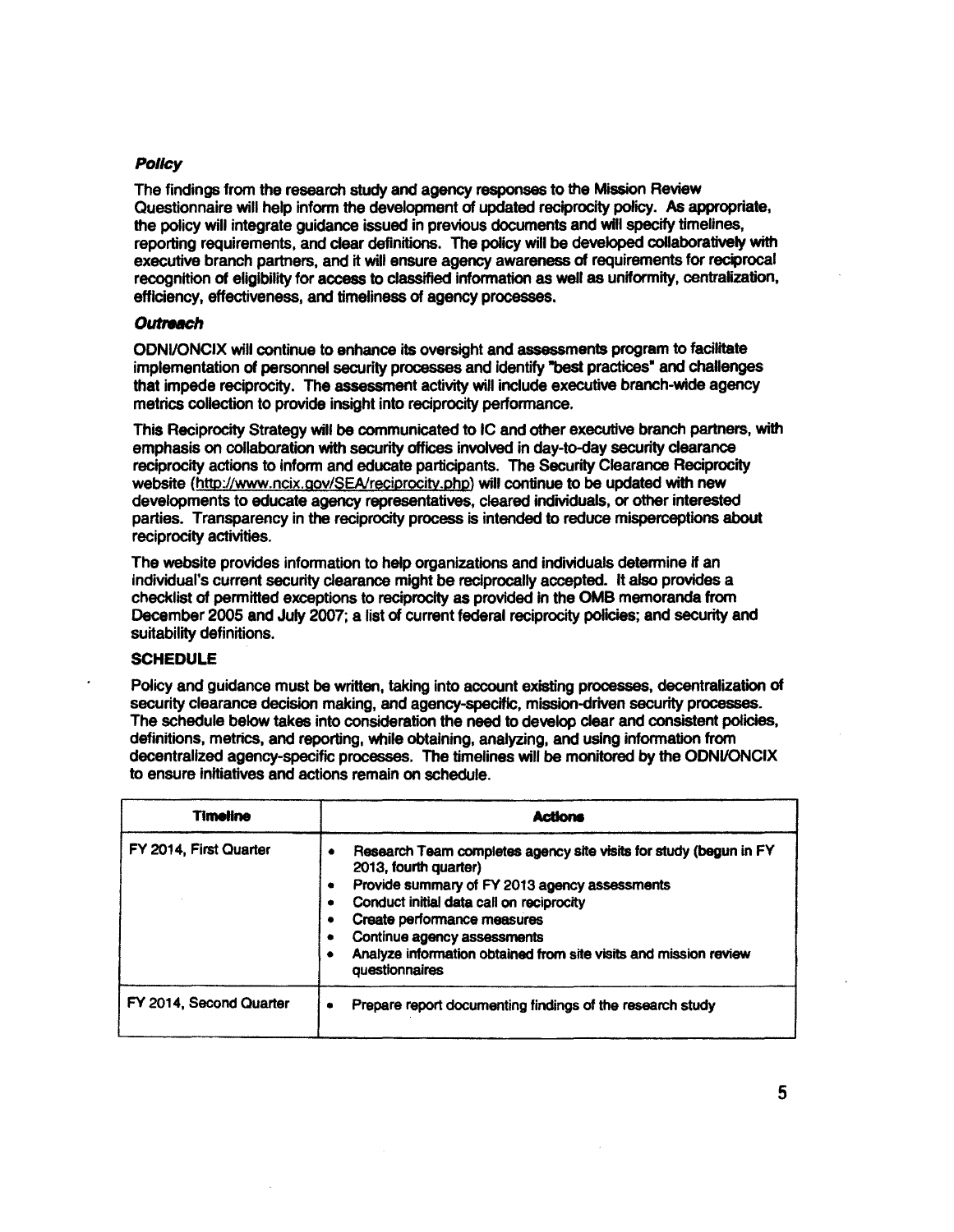| FY 2014, Third Quarter  | Share lessons learned and potential process improvements with<br>٠<br>agencies<br>Begin development of reciprocity policy<br>٠                                                              |  |
|-------------------------|---------------------------------------------------------------------------------------------------------------------------------------------------------------------------------------------|--|
| FY 2014, Fourth Quarter | Issue formal performance measures data call<br>٠<br>Begin analysis of performance metrics data<br>Identify agencies for follow up site visits                                               |  |
| FY 2015                 | Analyze performance measures data on a quarterly basis<br>٠<br>Provide results of the performance data measures to the DNI and to<br>individual agencies<br><b>issue reciprocity policy</b> |  |

### **CONCLUSION**

While much work lies ahead, the ODNI/ONCIX is committed to ensuring security reciprocity processes are defined, developed and delivered to the executive branch. The ODNI/ONCIX is assessing agency practices, defining measures to appraise agency performance, and educating numerous populations to eliminate confusion about reciprocity.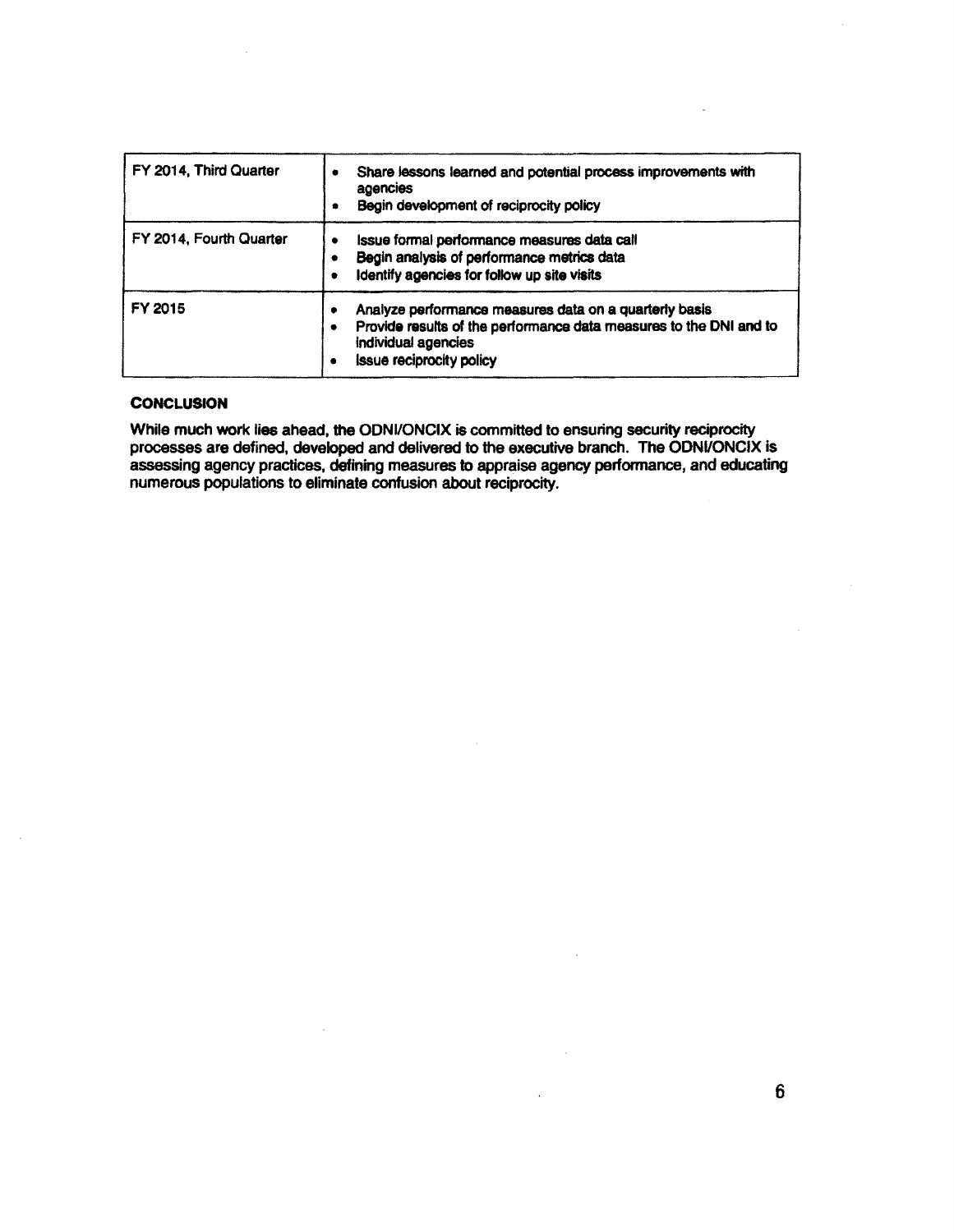### UNCLASSIFIED

#### D<sub>IR</sub> *FOR OCN VIDON TITLE LEGENES* W = 205 TO DC 20511



Distribution **MLMORANDUM FOR:** 

**SUBJECT:** 

Executive Order 13467 and Reciprocal Recognition of Existing **Personnel Security Clearances** 

Workforce mobility is key to building an Intelligence Community as well as effective inter-agency process properly postured to meet today's global challenges and prepare for tomorrow's unknown threats. Much of that mobility rests on the inter-agency reciprocity of security elearances, especially at the Top Secret/Sensitive Compartmented Information level.

As the Security Executive Agent, I remain committed to streamlining the process by which we determine eligibility for access to Classified National Security Information. Executive Order (EO) 13467, signed in June 2008, provides for major changes to the government's personnel security programs. The EO directs the alignment of existing processes for eligibility for access to classified information and security clearances using consistent standards. Specifically, it calls for reciprocal recognition while ensuring cost-effective, timely, and efficient protection of the national interest.

We will manage a forthcoming policy process that will ensure we make the changes envisioned by the EO. The attachments contains our specific policy statements on several of the reciprocity issues and reasserts the positive steps and specific actions outlined in three executive memoranda issued by the Office of Management and Budget over the last three years.

We welcome your assistance and input on this matter. If you have any questions, please direct them to Mr. Fitzpatrick, our Director of the Special Security Center. He can be reached at 703-482-5106.

McConnell

Date

Attachments:

- 1. DD/OMB Memorandum, dtd 12 December 2005 with DNI Endorsement.
- 2. DD/OMB Memorandum, dtd 17 July 2006 with DNI Endorsement.
- 3. DD/OMB Memorandum, dtd 14 November 2007 with DNI Endorsement.

UNCLASSIFIED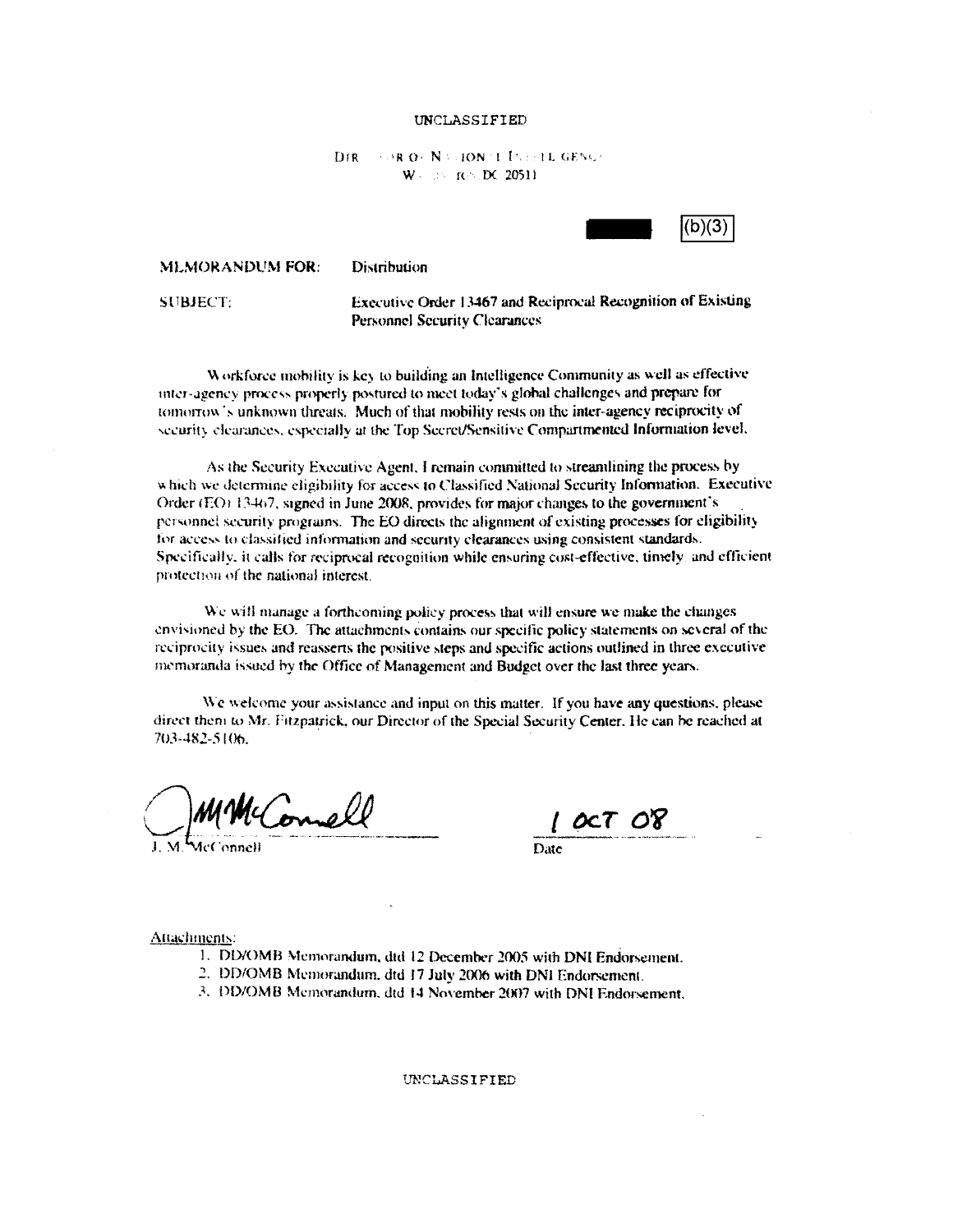### UNCLASSIFIED

# SUBJECT. Executive Order 13467 and Reciprocal Recognition of Existing Personnel **Security Clearances**

### **External Distribution:**

Secretary of Agriculture, Department of Agriculture Secretary of Commerce, Department of Commerce Secretary of Defense, Department of Defense Secretary of Education, Department of Education Secretary of Energy, Department of Energy Secretary of Health and Human Services, Department of Health and Human Services Secretary of Homeland Security, Department of Homeland Security Secretary of Housing and Urban Development, Department of Housing and Urban Development Secretary of the Interior, Department of the Interior Attorney General, Department of Justice Secretary of Labor, Department of Labor Secretary of State, Department of State Secretary of Transportation, Department of Transportation Secretary of the Treasury, Department of the Treasury Secretary of Veterans Affairs, Department of Veterans Affairs Director. Central Intelligence Agency Director, Defense Intelligence Agency Director, Office of Intelligence and Counterintelligence, Department of Energy Under Secretary, Intelligence and Analysis, Department of Homeland Security Assistant Secretary, Bureau of Intelligence and Research, Department of State Assistant Secretary, Intelligence and Analysis, Department of Treasury Chief of Intelligence/Senior Officer (SOIC), Drug Enforcement Administration Executive Assistant Director, National Security Branch, Federal Bureau of Investigation Director, National Geospatial-Intelligence Agency Director, National Reconnaissance Office Director, National Security Agency Deputy Chief of Staff, G2 Army Director of Naval Intelligence, Unites States Navy Deputy Chief of Staff for Intelligence, Surveillance and Reconnaissance, United States Air Force Director of Intelligence, Headquarters, U.S. Marine Corps

Assistant Commandant for Intelligence and Criminal Investigations, United States Coast Guard

UNCLASSIFIED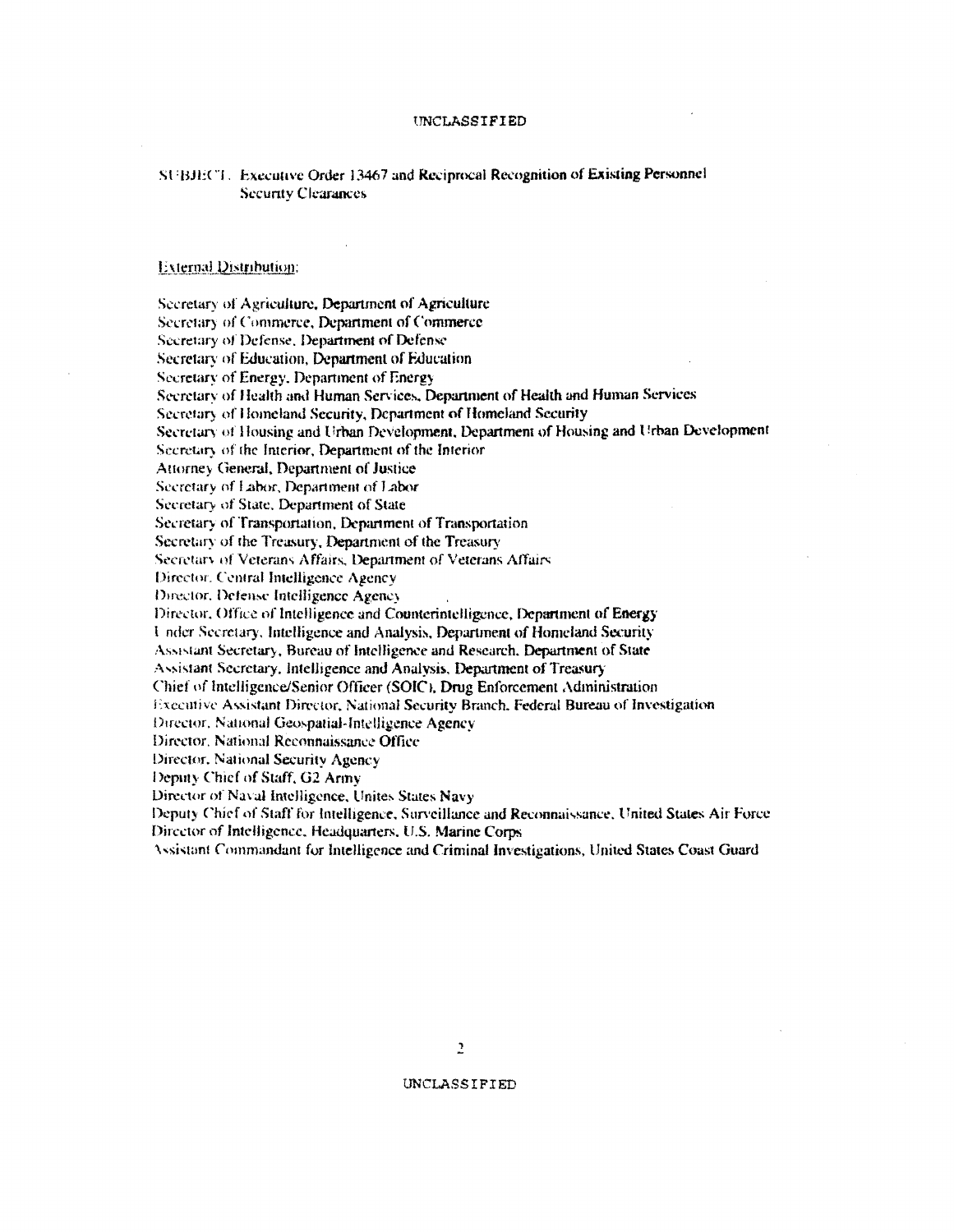

### **EXECUTIVE OFFICE OF THE PRESIDENT** OFFICE OF MANAGEMENT AND BUDGET WASHINGTON, D.C. 20503

DEPUTY DIRECTOR OR PANAGEMENT November 14, 2007

# MEMORANDUM FOR DEPUTIES OF EXECUTIVE DEPARTMENTS AND **AGENCIES**

FROM:

Clay Johnson III Deputy Director for Management

**SUBJECT:** Reciprocal Recognition of Existing Personnel Security Clearances

The OMB memoranda of December 12, 2005, and July 17, 2006, on this same subject indicated that there are only two authorized exceptions to reciprocity if an individual has a current access eligibility determination based upon the requisite investigation in terms of scope and currency. One is when an agency used its discretion and decided to grant or continue the existing security clearance for an individual despite a failure to meet adjudicative or investigative standards. The other is when the gaining program or organization is already in possession of substantial information indicating that, notwithstanding the existing clearance, the adjudicative standards may not be satisfied in light of the new information. In both instances, other agencies are allowed to reinvestigate or readjudicate the case prior to granting another security clearance.

Successful implementation of these two limited exceptions to reciprocity requires a consistent understanding of what constitutes a condition, waiver or deviation as well as what constitutes substantial issue information. To that end, the Personnel Security Working Group of the Records Access and Information Security Policy Coordinating Committee has adopted the attached definitions relating to exceptions to reciprocity to be used by all agencies when making an access eligibility determination.

These instructions are issued pursuant to the authority of the Director of the Office of Management and Budget under section 2 of the Executive Order 13381, "Strengthening Processes Relating to Determining Eligibility for Access to Classified National Security Information," as amended, and subject to section 5(a) of that order, and are effective immediately.

Attachment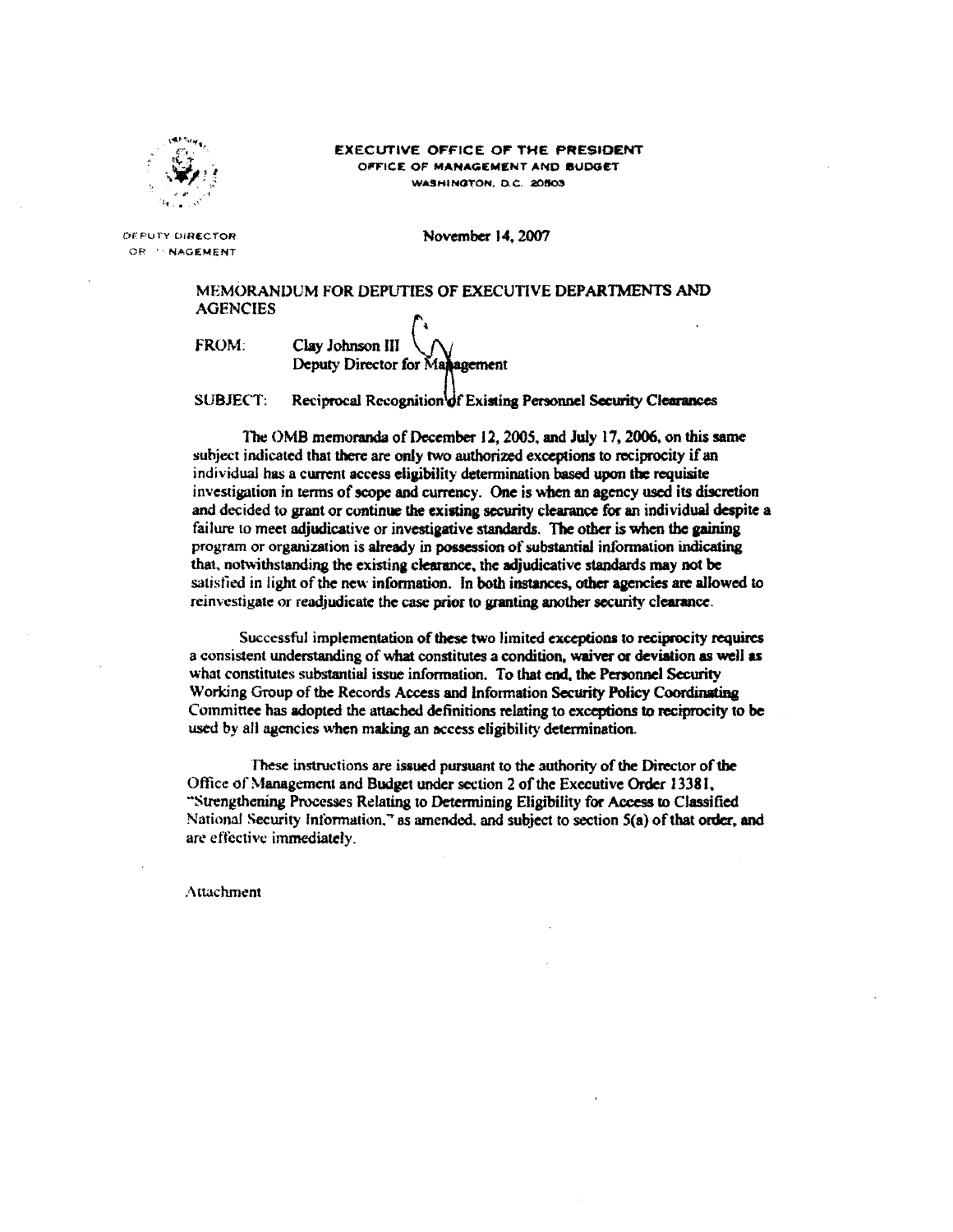# Definitions Relating to Exceptions

EXCEPTION. An adjudicative decision to grant or continue access eligibility despite a failure to meet adjudicative or investigative standards. The head of the agency concerned or designee will make such decisions. (Exceptions with regard to eligibility for Sensitive Compartmented Information (SCI) will be processed according to procedures established by the Director of National Intelligence (DNI).) For purposes of reciprocity, the presence of an exception permits the gaining organization or program to review the case before assuming security sponsorship and to accept or decline sponsorship based on that review. When accepting sponsorship, the gaining organization or program will ensure that the exception remains a matter of record. There are three types:

- 1. CONDITION. Access eligibility granted or continued with the proviso that one or more additional measures will be required. Such measures include additional security monitoring, restrictions on access, and restrictions on an individual's handling of classified information.
- 2. DEVIATION. Access eligibility granted or continued despite a significant gap in coverage or scope in the supporting background investigation. "Significant gap" for this purpose means either complete lack of coverage for a period of six months or more within the most recent five years investigated or the lack of an FBI name check or an FBI fingerprint check or the lack of one or more investigative scope requirements in its entirety (e.g., the total absence of local agencies checks within an investigation would constitute a deviation, but the absence of local agencies checks for some but not all places of residence would not constitute a deviation).
- 3. WAIVER. Access eligibility granted or continued despite the presence of substantial issue information that would normally preclude access. Agency heads or designees approve waivers only when the benefit of access clearly outweighs any security concern raised by the shortcoming. A waiver may require special limitations on access, additional security monitoring, and other restrictions on the person's handling of classified information beyond normal need-to-know.

ISSUE INFORMATION. Any information that could adversely affect a person's eligibility for classified information. There are two types:

MINOR ISSUE INFORMATION. Information that meets a threshold of concern set out in "Adjudicative Guidelines for Determining Eligibility for Access to Classified Information," but for which adjudication determines that adequate mitigation, as provided for by the Guidelines, exists. Minor issue information does not provide the basis for a waiver or condition.

SUBSTANTIAL ISSUE INFORMATION. Any information, or aggregate of information, that raises a significant question about the prudence of granting access eligibility. Substantial issue information constitutes the basis for granting access eligibility with waiver or condition, or for denying or revoking access eligibility.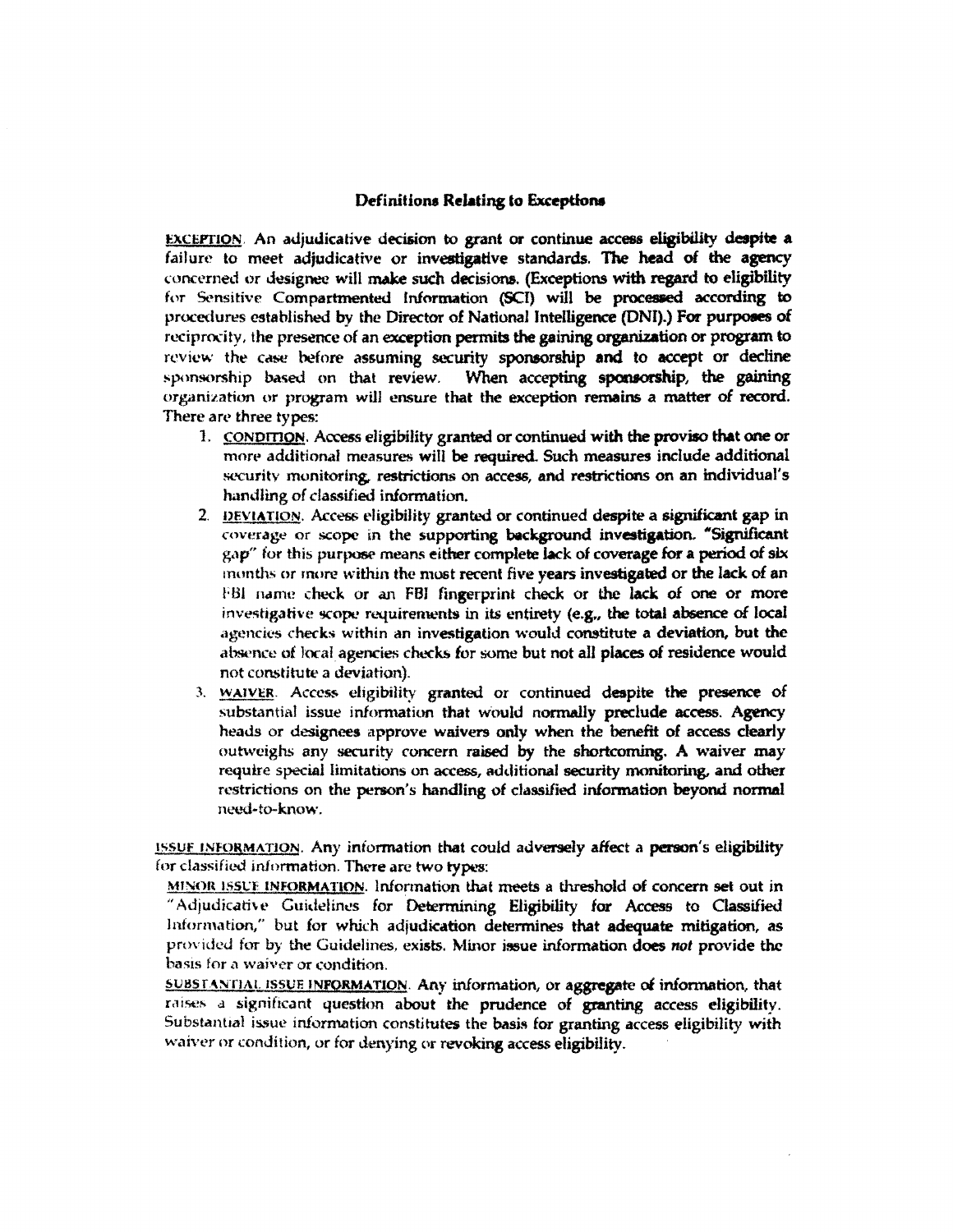**EXECUTIVE OFFICE OF THE PRESIDENT** OFFICE OF MANAGEMENT AND BUDGET WASHINGTON, D.C. 20503

July 17, 2006

**DEPUTY DIRECTOR FOR MANAGEMENT**  $M - 06 - 21$ 

# MEMORANDUM FOR DEPUTIES OF EXECUTIVE DEPARTMENTS AND AGENCIES

| From:    | Clay Johnson III $\chi$<br>Deputy Director for Management        |
|----------|------------------------------------------------------------------|
| Subject: | Reciprocal Recognition of Existing Personnel Security Clearances |

The OMB memorandum of December 12, 2005, on this same subject, outlined the various issues that inhibit reciprocity of security clearances and the actions required to address them. Since then, it has become apparent that additional actions are required to further reciprocity with respect to special access programs (SAPs). In that vein, paragraph 3(d) of the referenced memorandum is revised as follows:

(d) Required Action: While Executive Order 12968 allows agency heads to establish additional but not duplicative investigative or adjudicative requirements for SAPs (including SCI) or for detail or assignment to their agencies, agencies will limit such additional requirements to the following:

- Administering polygraph examinations.
- Disqualifying individuals based upon non-U.S. immediate family members.<sup>†</sup>
- Requiring personnel security investigations completed within seven years irrespective of the classification level of the SAP. The requirement to submit the Periodic Reinvestigation packet NLT the 5<sup>th</sup> year anniversary remains unchanged.

In lieu of the polygraph, agencies may require personnel:

- Seeking initial access to a SAP at each agency<sup> $\ddagger$ </sup> (or access to a SAP at a higher classification level than a SAP currently accessed) to submit a current SF 86 (defined as completed and signed within the last year).
- Already accessed to a SAP to submit an updated and signed SF 86 or a SF 86C on an annual basis.

The Checklist of Permitted Exceptions to Reciprocity, provided with the referenced OMB memorandum, is revised to reflect the above and is attached.

That is, special access programs in the specific sense of EO 12958, sec. 4.4.

<sup>&</sup>lt;sup>+</sup> Other than this one exception, access eligibility determinations for SAPs will be made in accordance with national adjudicative guidelines.

<sup>&</sup>lt;sup>‡</sup> For purposes of reciprocity, all components of the Department of Defense to include the Military Departments and Defense Agencies shall be considered one agency.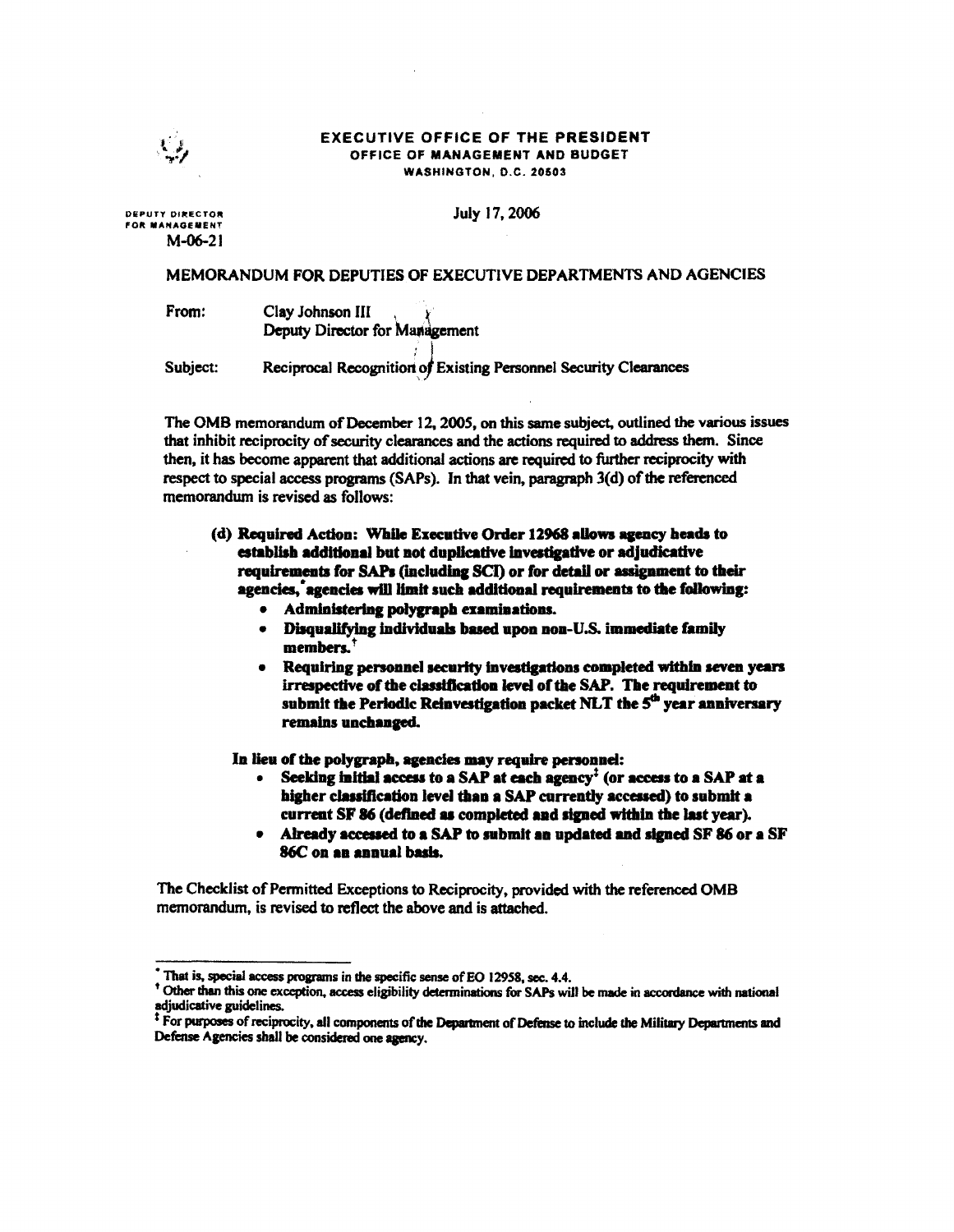Any agency head who determines that it is necessary to impose additional requirements, other than the above, for the purpose of determining eligibility for access to classified information will notify the Director of OMB.

J,

Agencies will make SAP access eligibility determinations with the goal of making 80% of all determinations within 30 days.

The Records Access and Information Security PCC will initiate action to fonnalize the above change in existing policy documents.

 $\sim 10$ 

**Attachment**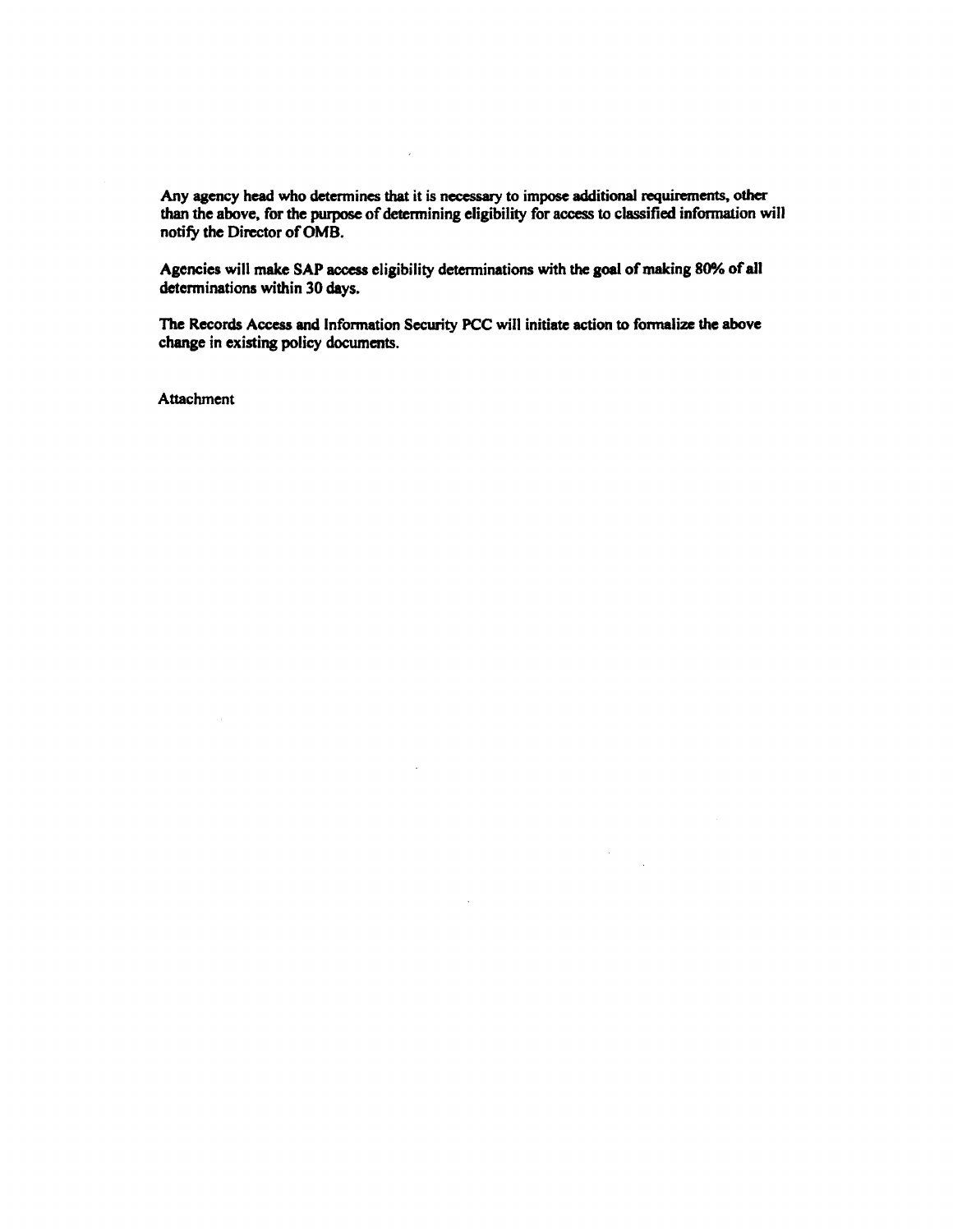# **Checklist of Permitted Exceptions to Reciprocity**

# (to be used whenever you make an eligibility determination for access to classified information for an individual who has a current access eligibility based upon the requisite investigation (i.e. ANACI, NACLC, SSBI, or SSBI-PR)

For the purpose of determining eligibility for access to classified information, to include highly sensitive programs (i.e. SCI, SAPs and Q), as the gaining activity/program for an individual who has current access eligibility with another Federal agency or program:

- you cannot request the individual to complete a new security questionnaire;
- vou cannot review existing background investigations for the individual;  $\bullet$
- you cannot review existing security questionnaires for the individual;  $\bullet$
- $\blacksquare$ you cannot initiate any new investigative checks;

unless one or more of the questions below can be answered in the affirmative.

|    |                                                                                               | <b>Yes</b> | No | N/A |
|----|-----------------------------------------------------------------------------------------------|------------|----|-----|
|    | 1. Is the existing clearance granted on an interim or temporary basis?                        |            |    |     |
| 2. | Is the investigation upon which the existing clearance is based more                          |            |    |     |
|    | than seven years old for TOP SECRET, ten years old for SECRET                                 |            |    |     |
|    | and fifteen years old for CONFIDENTIAL? (See Note 1)                                          |            |    |     |
| 3. | Is your activity (i.e. the gaining activity) aware (i.e. already in                           |            |    |     |
|    | possession) of substantial information indicating that the standards                          |            |    |     |
|    | of E.O. 12968 may not be satisfied?                                                           |            |    |     |
|    | If the individual is being considered for access to a highly sensitive program (i.e. SCI, SAP |            |    |     |
|    | or Q) at your activity:                                                                       |            |    |     |
|    | 4. Is the existing access eligibility determination based upon a waiver                       |            |    |     |
|    | or deviation, or is access otherwise subject to conditions?                                   |            |    |     |
|    | 5. If applicable, does the individual not satisfy a polygraph                                 |            |    |     |
|    | requirement imposed by the new program, as approved by the                                    |            |    |     |
|    | agency head or deputy? (See Note 2)                                                           |            |    |     |
|    | 6. If applicable, does the individual not satisfy a requirement imposed                       |            |    |     |
|    | by the new program that prohibits any non-U.S. immediate family                               |            |    |     |
|    | or non-U.S. cohabitants, as approved by the agency head or deputy?                            |            |    |     |
|    | (See Note 2)                                                                                  |            |    |     |
|    | 7. For SAP access, is this the individual's initial consideration for a                       |            |    |     |
|    | SAP access eligibility determination (i.e. the individual does not                            |            |    |     |
|    | have a current access eligibility determination at the same or higher                         |            |    |     |
|    | classification level with the same agency)? (See Notes 3, 4 & 5)                              |            |    |     |
| 8. | For SAP access where the individual has current SAP access, has                               |            |    |     |
|    | the individual failed to submit a certification of a prior security                           |            |    |     |
|    | questionnaire or an updated SF 86C as required within the past year?                          |            |    |     |
|    | (See Notes $3,4 \& 5$ )                                                                       |            |    |     |

Items 1 and 2 and 4 through 6 above can be verified by querying OPM's Clearance Verification System (CVS), the Department of Defense's Joint Personnel Adjudication System (JPAS), or the Intelligence Community's Scattered Castles database. If you do not have on-line access to the appropriate database, or if the record is otherwise incomplete, you can fax an "Inter-Agency Clearance Verification Request" to the appropriate agency. The request form and appropriate fax numbers can be found at: https://opmis.xsp.org